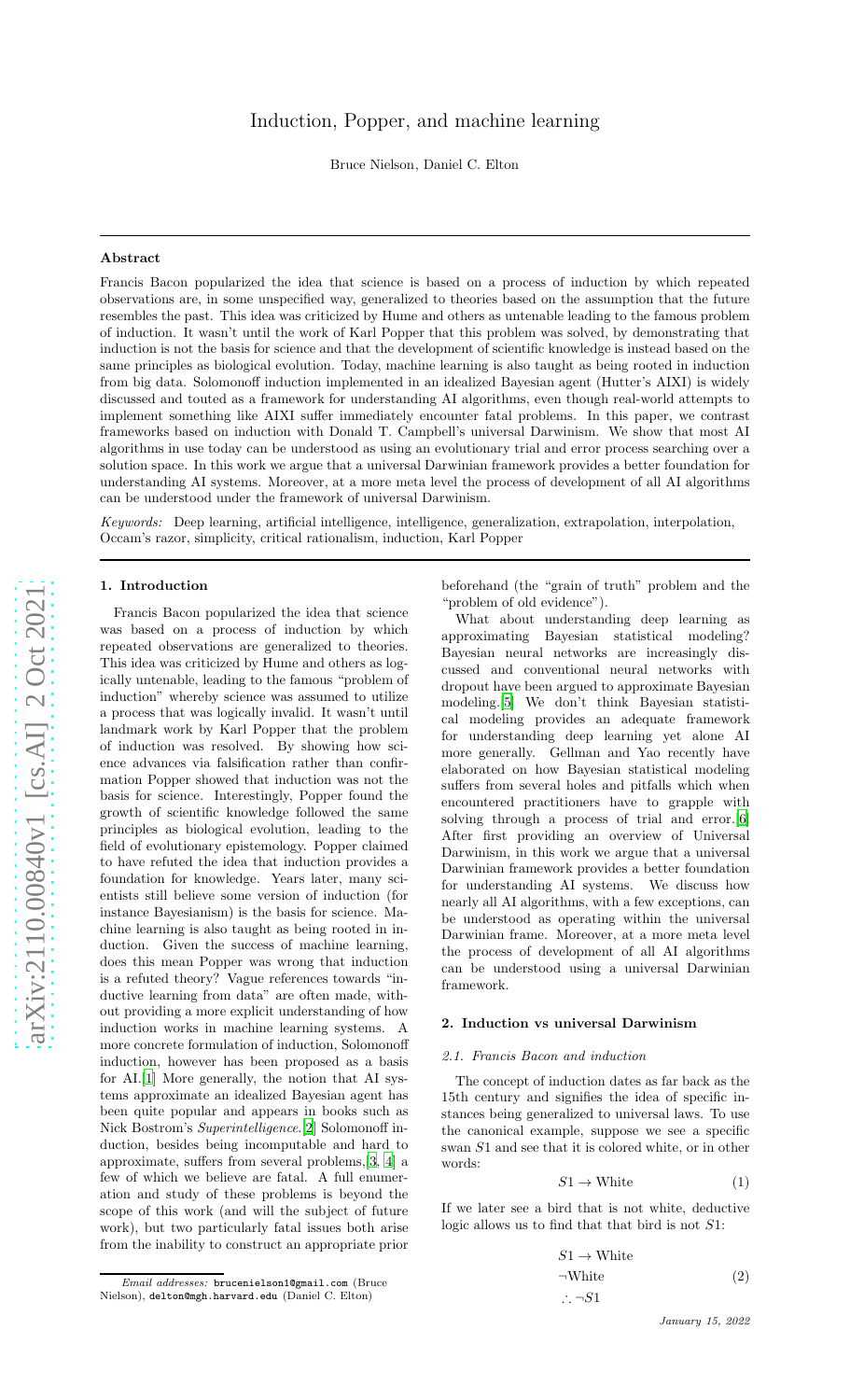However, deductive logic does not allow us to generalize from a specific statement like this. The fact that S1 is white does not allow us to assume that an S2 - a different swan - will also be colored white.

But what if we see hundreds or even thousands of swans and all of them are white? Is there some point at which we can rightly assume that we can now logically reason that all swans are white? In other words, is it valid to reason:

$$
S1...S1000 \to \text{White}
$$
  

$$
\therefore \forall_x Sx \tag{3}
$$

The supposed ability to reason from specific statements to universal statements is the method of induction. Francis Bacon popularized the idea that the scientific method was based on this 'inductive method' of reasoning from specific statements to universal statements.

However, Hume pointed out that no matter how many specific statements we observe, we are never justified in reasoning to a universal statement.[\[7](#page-4-6)] And, in fact, the discovery of actual black swans showed that this was the case. This is because it is logically invalid to ever reason from a specific statement to a universal statement.

This raised the question: if the inductive method is logically invalid, then how can it be the basis (as Bacon supposed) for scientific discovery? If Bacon was correct, would that then imply that science is 'unjustified' and therefore no better than myths and dogmas? These questions soon become known as 'the problem of induction.'.[\[7](#page-4-6)]

### *2.2. Karl Popper's solution*

Philosopher Karl Popper solved the problem of induction by reframing the question entirely. Popper threw out the idea that any sort of 'justification' (in the sense of certainty, near-certainty, or even just being probable) was possible. Instead, he believed that the scientific method had nothing to do with induction and was instead based on a Darwinian epistemology (theory of knowledge) where scientists started with some problem they wanted to solve (say, why the perihelion of mercury didn't follow Newton's laws of physics) and they simply 'conjectured' (guessed) possible solutions to the problem (say, Einstein's special or general relativity) and then subjected both the old and new explanations to tests designed to 'refute' either or both theories (say, Arthur Eddington's expedition to test positions of stars near the sun during an eclipse.) If these critical tests – or more generally any sort of criticism – refutes one of the theories but not the other (say, refuting Newton in favor of Relativity) then it is rational to go with the surviving theory rather than the refuted theory regardless of any need for certainty, justification, or probability.

Popper argued that this evolutionary 'survival of the fittest' theory of knowledge was the actual basis for science and that induction was unnecessary to explain the process and only created unnecessary problems when shoehorned into the scientific method. Popper summarized his view of science as "conjecture and refutation".[\[8\]](#page-4-7)

The false belief that induction was the basis for science has led to a variety of philosophical mistakes. For example, Baconian induction claims that from many observations (or rather from many specific statements) we generalize to a universal statement or law. But we did not need to observe the perihelion of Mercury thousands of times before

we realized something was amiss with Newtonian physics. Often a single observation is sufficient to start the conjecture process so long as the observation is a problem in need of a solution. Therefore, only a special kind of observation – a problem, or in other words an observation at odds with present theories – starts the process to find a new general law. Multiple observations are unnecessary.

But the most important philosophical mistake introduced by Baconian induction was the idea that science ever needed justification or certainty in the first place. Popper pointed out that the mere fact that we can compare two theories via a critical test and demonstrate that one theory/explanation was better than the other was sufficient reason to prefer one theory over the other without ever needing to claim certainty that the theory in question was correct. The mere fact that it is the sole surviving theory currently available to us is reason enough to adopt it. In other words, theories are never confirmed but only falsified, and that's OK. If we can live without confirmation, as Popper argues we can, then we have no need for Baconian induction.

#### *2.3. Donald Campbell and universal Darwinism*

In the 1980s philosopher Donald T. Campbell took Popper's idea of epistemology being rooted in evolutionary processes and found a way to generalize it. Campbell claimed that not only was science based on an evolutionary process of 'survival of the fittest (idea)' but in fact all knowledge creation was based on evolutionary epistemology.[\[9](#page-4-8)] Popper later strongly endorsed this generalization of his own theory.[\[10](#page-4-9)] This generalization was later referred to as "universal Darwinism".[\[11\]](#page-4-10) The universal Darwin meta-algorithm can be thought of as a generalization of biological evolution. Typically, biological evolution is understood as having three steps:

- 1. Replication of genes.
- 2. Inheritance of a phenotype from the genes with some random variation among the offspring due to either mutation or sexual crossover.
- 3. Differential survival of the offspring according to which have a phenotype best at replicating the next generation.

Our proposed version of the universal Darwinism algorithm (influenced heavily by Campbell) makes two important generalizations. The first is that it does not require variations to be randomized, though they may be. For example, trying out a full sweep of all possible variations non-randomly is acceptable as well. So does trying out only variations that match some heuristic or criteria meant to narrow the search process. Campbell suggested referring to this broader category of possible variations as "blind variation" to distinguish it from the more narrow concept of "random variation".[\[9](#page-4-8)] However, this term tends to be misleading and has led to confusion in the past.[\[12\]](#page-4-11) So we favor instead simply calling this process "variation and selection" with no qualifier in front of the word "variation."

We propose that any process where variant solutions to a problem are generated – by any means – followed by a selection process to narrow down to the best variations, will be considered consistent with our version of "universal Darwinism" regardless of how the variants were generated.

The second generalization is that we do not require replicators or inheritance from a previous generation. To use an example from Campbell[\[9\]](#page-4-8), a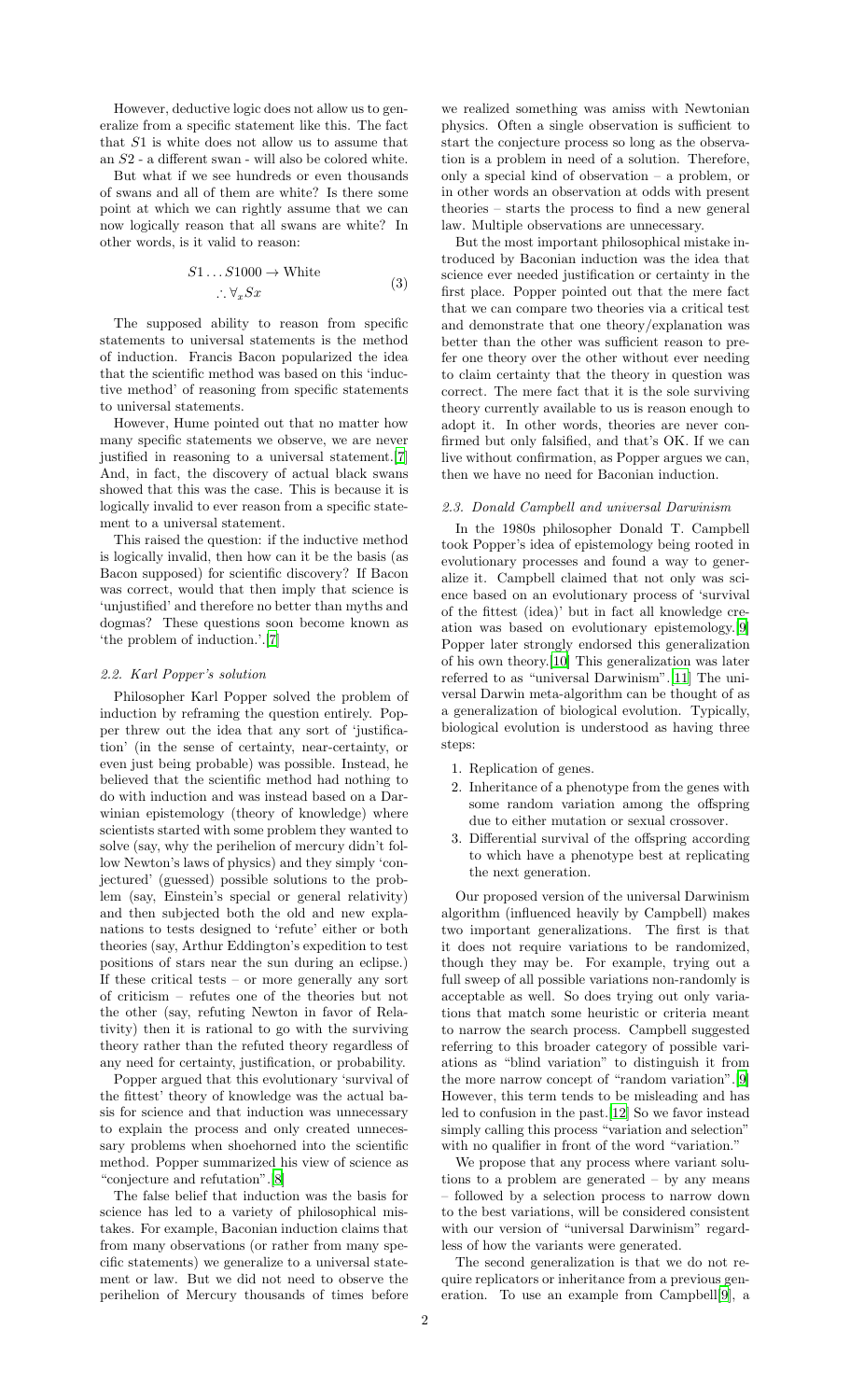paramecium that is blocked so that it can't move forward will try out each possible direction it can. Once it finds a direction that is not blocked, it will retain that direction until again blocked. The 'variations' are the different directions tried. The direction that it finds to not be blocked is the 'selected' variant. So Campbell considered this example to be an evolutionary process despite there being no 'inheritance' from one variant to another. Of course, having inheritance also is acceptable under "universal Darwinism", it just is no longer considered a requirement as in biological evolution. The final Universal Darwin algorithm is therefore simply "variation and selection" though to put a finer point on it we'll summarize this meta-algorithm as:

- 1. Start with a problem
- 2. Conjecture a solution(s) to the problem (i.e. create variants)
- 3. Measure how well the proposed solution(s) solve the problem
- 4. Over time, retain the better solution(s)
- 5. Repeat from step 2 until the problem is sufficiently solved or an optima is reached

The "over time" in step 4 simply means that the algorithm doesn't need to always pick the best variation. It must merely do so over some unspecified period of time. This allows algorithms like simulated annealing to be considered valid kinds of universal Darwinism.

Many seemingly different algorithms will qualify as universal Darwinism. Obviously genetic algorithms will qualify, but so will all search algorithms. Moreover, Popper's scientific epistemology and biological Darwinian natural selection are now just a subset of this more general algorithm. This metaalgorithm thereby generalizes every type of evolutionary algorithm that we currently know of. That is the sense in which it is to be considered "universal."

Universal Darwinism works for the very simple reason that if you compare two (or more) variants as possible solutions to a problem and keep the better solutions – while discarding the worse ones – ultimately you will select and retain the best variants, at least until a maxima is reached. Whether or not it is a global or local maxima depends on the specifics of the problem and the chosen algorithm. For our purposes of this paper, we will refer to this process of improvement of variants as *knowledgecreation*.

# 3. Artificial Intelligence and universal Darwinism

# *3.1. All search algorithms utilize universal Darwinism*

Unlike Popper's epistemology, which was specific to how we improve scientific explanations, this final algorithm also applies to other kinds of knowledge creation including searching for optimal solutions to a problem or finding useful heuristics. Russell and Norvig suggested that artificial intelligence be measured in terms of how well it finds an optimal or (if optimality is intractable) near optimal solution to a problem.[\[13\]](#page-4-12) As such universal Darwinism seems ideal for the kinds of computational problems artificial intelligence is trying to solve so it should be of interest to the fields of artificial intelligence and machine learning. It is of added interest that the universal Darwinism meta-algorithm unifies these

types of AI algorithms with biological evolution as well as human thought and culture (via Popper's epistemology.) So both narrow AI and AGI are types of universal Darwinism.

A survey of Russel & Norvig,[\[13\]](#page-4-12) the most popular introductory text on AI, finds that many existing AI algorithms already utilize universal Darwinism as the basis for how they work. For example, all of the following popular AI algorithms are really evolutionary algorithms of variation and selection and thus fall under the Universal Darwin algorithm:

- 1. Problem Solving by Searching Example: A-Star works by trying out every possible variant (often guided by an admissible heuristic) until the shortest path is found.
- 2. Non-Optimal Search Algorithms Example: hill climbing, gradient descent, simulated annealing, and genetic algorithms all utilize variants and selection of the best variants.
- 3. Adversarial Search Example: Minimax algorithms search every possible move utilizing a heuristic such as a board evaluation algorithm as a proxy for the best board position.
- 4. Constraint Satisfaction Problems Example: Many CSP algorithms try out each possible combination to find an acceptable solution.
- 5. Logic and Planning Problems Example: The DPLL algorithm does recursive depth-first search enumerating possible models.

Likely, most people working within the AI field have never thought of search algorithms as being a kind of evolutionary algorithm of variation and selection. It is common to only think of genetic algorithms as being evolutionary algorithms due to those being the only kind that match biological evolution as described in section C above. Yet all search algorithms count as forms of the more generalized universal Darwin algorithm. Considering the prominence of search algorithms within the field of AI, this underscores the possible value of rethinking AI from within the paradigm of universal Darwinism.

This also raises a fascinating question. Is it possible that universal Darwinism powers every kind of knowledge creation? Or is universal Darwinism simply one of several possible ways to create knowledge?

Campbell predicted as far back as 1960 [\[9](#page-4-8)] that the universal Darwin algorithm was the sole source of knowledge creation and that any time we had a discovery or expansion to our knowledge we'd find that variation and selection was requisite.[\[9\]](#page-4-8) So if we could find, within the AI field, any counterexamples, that would be of interest to the field of universal Darwinism as it would challenge the view that universal Darwinism is a sole source of knowledgecreation.

# *3.2. Machine learning and induction*

While search is prominent in existing AI algorithms, and by extension so is universal Darwinism, it is less clear if this is also the case for AI's most popular branch: machine learning.

Machine learning grew out of Statistical Learning techniques such as Linear and Logistic Regression. Statistics is often considered an "inductive" process. Because of this shared history, machine learning is also usually framed in terms of induction. For example, Mitchell frames machine learning in terms of "The Inductive Learning Hypothesis":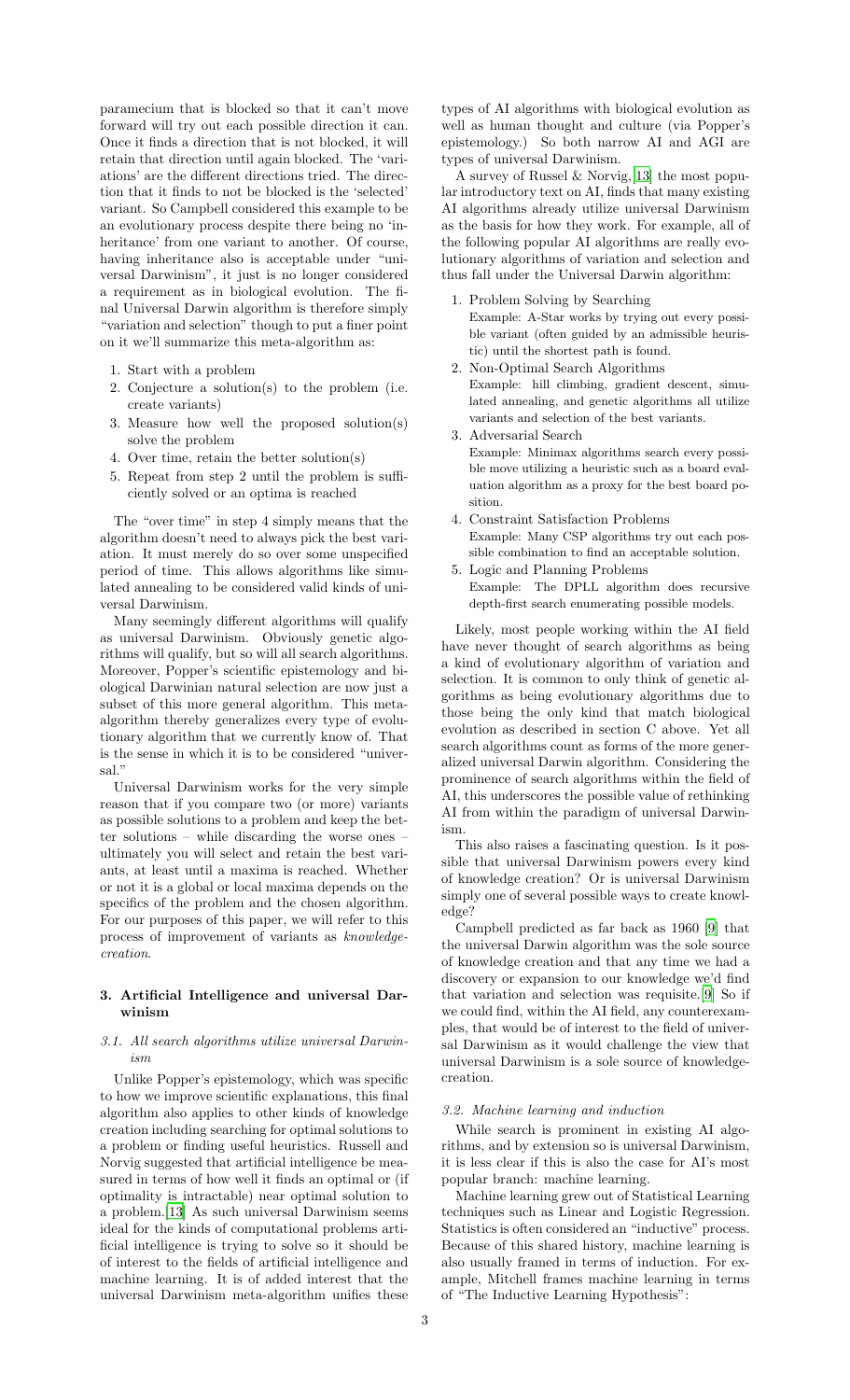| Table 1: Two kinds of induction                                          |                                                                                                              |
|--------------------------------------------------------------------------|--------------------------------------------------------------------------------------------------------------|
| <b>Baconian Induction</b>                                                | <b>Statistical Induction</b>                                                                                 |
| Logically reasons from<br>specific statements to<br>universal statements | Based on frequentism                                                                                         |
| Obtains certainty, or at<br>least 'justification' for<br>knowledge       | Offers no certainty nor<br>justification                                                                     |
| Is the basis for scientific<br>explanatory hypotheses                    | Is not the basis for sci-<br>entific explanatory hy-<br>potheses. Instead it cre-<br>ates useful heuristics. |
| Doesn't exist                                                            | Exists                                                                                                       |

"Any hypothesis found to approximate the target function well over a sufficiently large set of training examples will also approximate the target function well over other unobserved examples".[\[14](#page-4-13)]

How can machine learning's inductive roots be squared with Popper's refutation of Induction?

#### *3.3. Baconian induction vs statistical induction*

Because Baconian Induction was (wrongly) intended to describe how science worked, some of the language of science has slipped into statistical induction. For example, in both statistics and machine learning we often refer to a proposed model as a 'hypothesis' as if it is a scientific theory. But statistical/machine learning models rarely take the form of an explanatory theory and are generally simple predictive heuristics.[\[15\]](#page-4-14)

To make this distinction more concrete, whereas Baconian induction endeavours to reason from observing several white swans to a universal statement "All swans are white", statistical induction sets a lower bar by using a random sample to predict how common white swans are (a shift from universal statements about the world to multiple statements with credences assigned to each one).

While statistical induction has some utility, it also has its own set of problems. For example, if you lived in Europe during the 16th century when it was believed that all swans must be white (and thus "black swan" had come to refer to something being "impossible") even a seemingly valid random frequentist sample would have found 100% of swans to be white because black swans were only available in the yet to be discovered Australian continent. So we see that even a statistical inductive model only makes good predictions if you first have a correct prior theory about what variables to factor over, such as in this case location. Statistical models are inherently parochial, they do not have "reach" beyond the domain where the sampling is taking place.[\[16\]](#page-4-15) Models which do not reach beyond what is known cannot stake out new claims (conjectures) and thus do not expose themselves to refutation. Statistical induction thus cannot replace the conjecture and refutation process of knowledge creation and rather is just a tool which is sometimes useful when building theories that do have reach.

### *3.4. Machine learning and universal Darwinism*

Machine learning is arguably the most important form of AI and, particularly with deep learning, the most successful. Often these functions are of a nature that no human being knows how to program them directly. For example, we don't really know how to build a really good facial recognition algorithm using traditional programming techniques,

but deep learning can create one for us that has a high degree of accuracy. It is unnecessary for us to know exactly how deep learning creates such algorithms to work effectively enough for many purposes. It is currently an active area of research to understand why deep learning works so well.[\[17\]](#page-4-16)

So is deep learning really based on statistical induction, as is widely assumed, or is it rooted in universal Darwinism? Or is it a mixture of both? While it may well be a mixture of both, we argue that the evolutionary aspects of a typical gradient descent algorithm are key to understanding why deep learning creates knowledge. Deep learning typically involves algorithms similar this:

- 1. Outer Loop:
	- (a) Initialize network weights randomly
	- (b) *Try a set of hyper parameters*
	- (c) Inner Loop
		- i. Measure loss function for weights
		- ii. Calculate slope at current weights iii. Use slope to *try to move to a better*
		- *set of weights*
		- iv. Go to step i until improvements on loss function stop for some period of time.
	- (d) Go back to step b

Most people may not think of deep learning as an evolutionary algorithm but a careful look at the above algorithm (where emphasized) reveals deep learning is actually two nested evolutionary algorithms of trying variant solutions. This corresponds nicely with Campbell's "nested hierarchy of selective retention processes"[\[9\]](#page-4-8) where one evolutionary process can drive another evolutionary process. For instance, at one level the evolution of ideas may happen within a given mind, while at a higher level the evolution of minds is happening via biological evolution. Noble and Noble suggested that this hierarchy of evolution is the basis for why evolution often seems "purposeful" due to one level of evolution driving another level towards some goal or purpose.[\[18\]](#page-4-17) An example of this hierarchy of evolution is how the immune system can purposefully drive hypermutation of genes to find the correct antibodies for a particular invader.[\[18](#page-4-17)]

Increasingly, the training of deep learning models is being understood within the framework of "search". The lottery ticket hypothesis, for instance, suggests that much of what stochastic gradient descent is doing is finding the best subnetwork amongst the random weights of the initial network.[\[19\]](#page-4-18) Recently Ramanujan et al. have shown that large networks with random weights have highly preferment subnetworks within them, or in other words, that good performance can be achieved merely by identifying a subnetwork rather than changing any weights.[\[20\]](#page-4-19)

# *3.5. Is the development of AI occurring in accordance with universal Darwinism?*

It is instructive that deep learning seems like an inductive process but actually also utilizes an evolutionary algorithm. Is it possible that all AI systems are subsumed by the universal Darwinism framework?

Most machine learning algorithms that involve optimization can be subsumed into the framework. As a random example, an ID3 decision tree tries out each feature and measures the entropy information gain for each feature and then selects the best one. However it would seem that not every